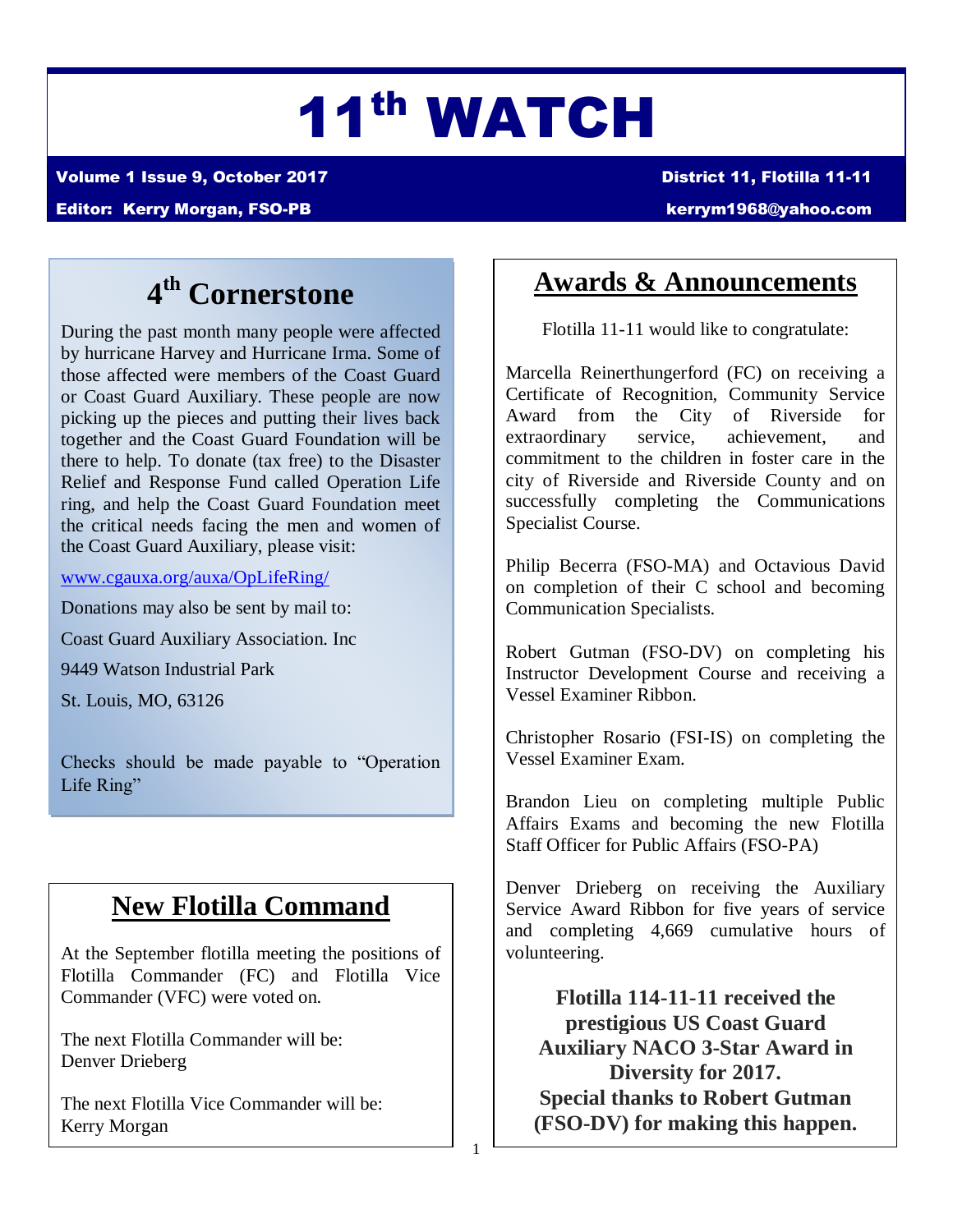### **Paratus Prep Paratus Prep**

For a chance at recognition by the Flotilla please send your answers to Kerry Morgan FSO-PB. Members who get all five questions correct will have their names read out during the monthly Flotilla meeting. The FSO-PB can be reached at: [Kerrym1968@yahoo.com](mailto:Kerrym1968@yahoo.com)

- 1. A rope ladder with wooden rungs is a  $\qquad$ ?
	- a. Drop ladder.
	- b. Life ladder.
	- c. Jacob's ladder.
	- d. Jury ladder.
- 2. A set of interior steps on a ship leading up to a deck from below is know as  $\frac{?}{?}$ 
	- a. A companion way.
	- b. Tween decks.
	- c. Stairs.
	- d. All of the above are acceptable.
- 3. A sheave is a ?
	- a. Grooved wheel in a block.
	- b. Line to hold a lifeboat next to the embarkation deck.
	- c. Partial load of grain.
	- d. Seaman's knife.
- 4. A smooth, tapered pin, usually of wood, used to open up the strands of a rope for splicing is called  $a(n)$  ?
	- a. Batten.
	- b. Bench hook.
	- c. Awl.
	- d. Fid.
- 5. A snatch block is a  $\frac{ }{ }$ 
	- a. Block used only with manila rope.
	- b. Chock roller.
	- c. Hinged block.
	- d. Strong block used for short, sharp pulls.

### **Paratus Prep Answers for September**

- 1) A natural fiber rope can be ruined by dampness because it may?
	- $\bullet$  Rot.
- 2) A pelican hook?
	- Can be released while under pressure.
- 3) A person who sees someone fall overboard should?
	- Call for help and keep the individual in sight.
- 4) A rolling hitch can be used to?.
	- Secure a line around a spar.
- 5) A racetrack turn would be better than a Williamson turn in recovering a man overboard if?.
	- The sea water is very cold and the man is visible.



Emil Schultz Jr. (DCDR Div 11, FSO-CM) from flotilla 11-07 and Carrie Olson (IPFC, FSO-DV, FSO-MA) from flotilla 11-02 conducting Radio watch at Lake Silverwood for the final patrols of the year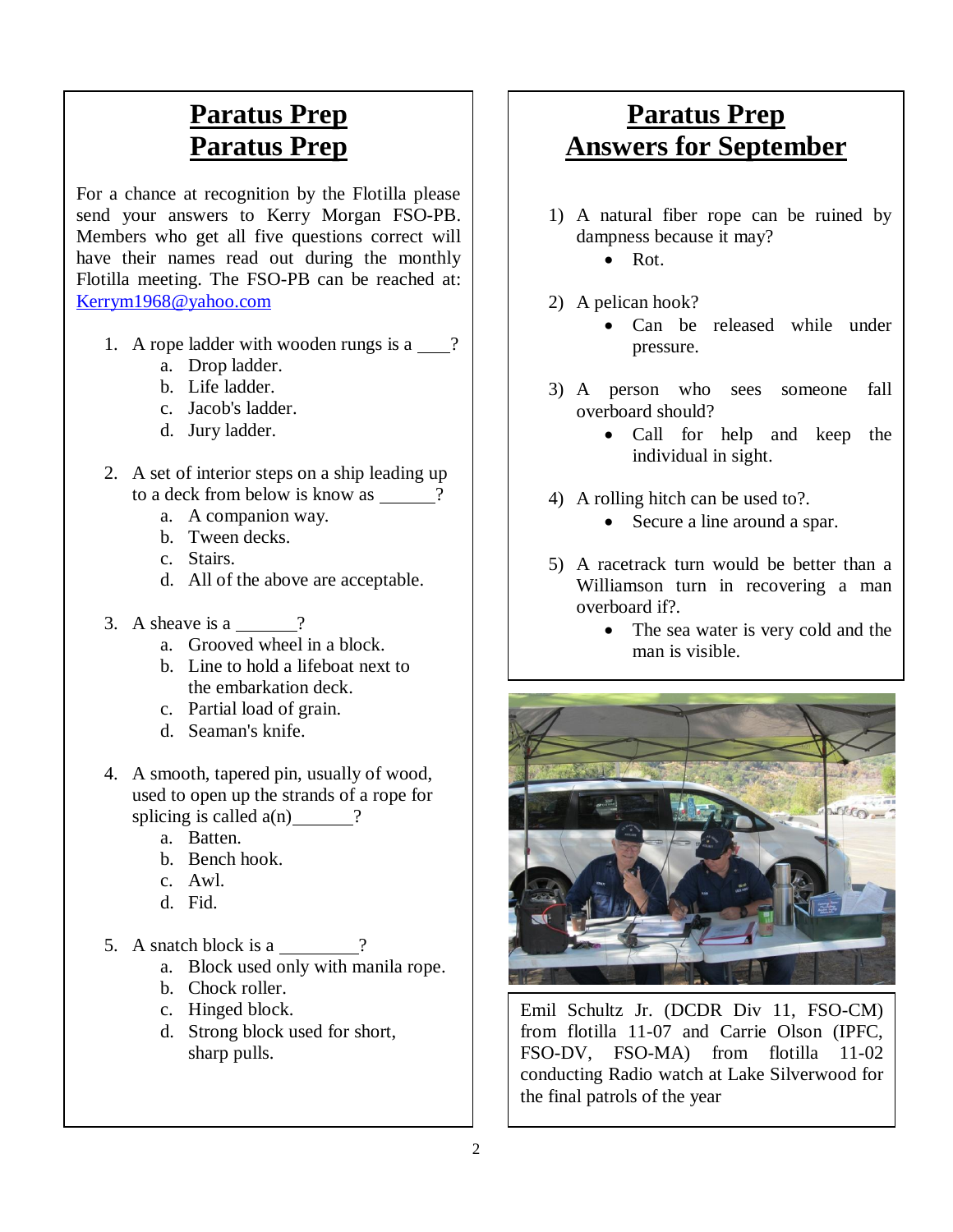### **Cap'n Barnaby Says…**

The phrase "to pour oil on troubled waters" is an ancient one. Pliny and Plutarch, in the first century A.D. knew that oil poured on a stormy sea would quiet the waves. Oil was not plentiful in those days, so the anomaly remained largely a scientific fact. But, when whale fishing became a great industry, beginning towards the middle of the eighteenth century, it is very likely that this phenomenon was often made use of. The expression, as used of today, means something offered for easing a troubled situation.

The wisdom of Cap'n Barnaby comes from a Coast Guard Auxiliary Book from 1988 dealing with clipart for Auxiliary newsletters and was donated by Larry Bitonti FSO-OP

### **Coast Guard Ethos**

We, as Coast Guard Auxiliary members are expected to maintain the same standards of dress and grooming, drill and ceremony, and skills to complete our assigned tasks as the regular Coast Guard. With the exception of the operation of weapons and entering the water we complete all of the same responsibilities and follow the same ethos, but how many of us have actually read the ethos of the Coast Guard? The following is the ethos of the Coast Guard and therefore that of the Coast Guard Auxiliary:

#### **United States Coast Guard Ethos**

I am a Coast Guardsman I serve the people of the United States I will protect them I will defend them I will save them I am their shield For them I am Semper Paratus I live the Coast Guard core values I am proud to be a coast guardsman We are the United States Coast Guard

### **Knot of the Month**

Square Knot (Reef Knot)



The **Reef Knot** or **Square Knot** is quick and easy to tie. It is a good knot for securing noncritical items. Not to be trusted to join two ropes together. This knot was used for centuries by sailors for reefing sails, hence the name Reef Knot, and tying things aboard ship. It is important that this knot should not be used as a bend (for tying two ropes together). It is unsafe and can come apart. Be sure to form the square knot and avoid tying a granny knot, by making sure that both parts of the rope, the standing line and the free end, exit the knot together.

### **Monthly Meeting**

The next flotilla meeting will be on October 24, at Denny's Restaurant, 1180 Alabama Street, Redlands, CA, (north of I-10 freeway in Redlands, CA). Fellowship Hour begins at 1830, (6:30pm).

### **Auxiliary History**

October 5, 1938-The newly established "Coast Guard Reserve" (what would become the Coast Guard Auxiliary) enrolled its first members.

3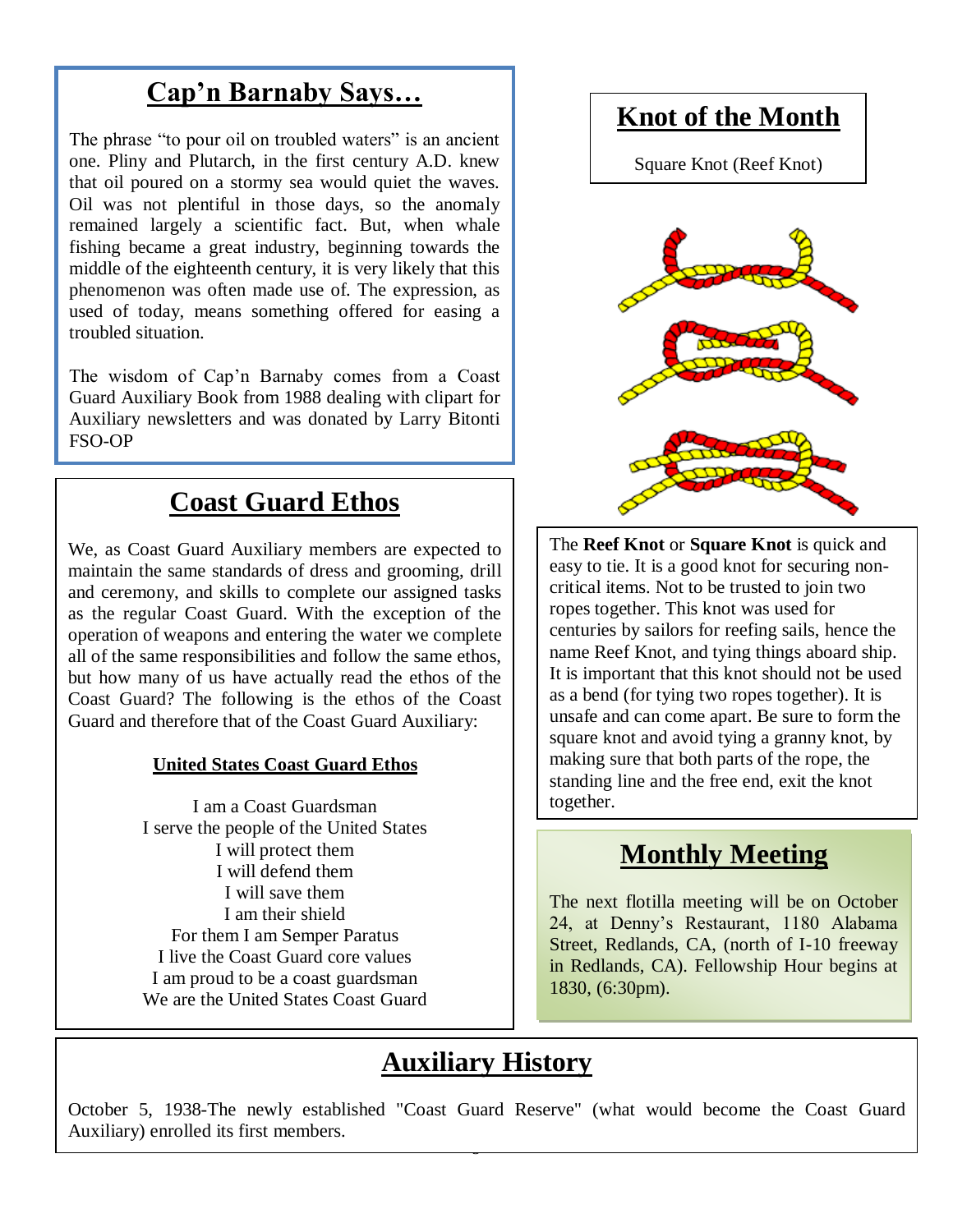### **ID Cards**

Please check your I.D. cards to ensure they are in date. Any member who does not have an I.D. card or whose I.D. card will expire within the next 60 days should contact Denver Drieberg, VFC, FSO-HR, as soon as possible. The VFC can be reached by using the following email address: [denver.aux@gmail.com](mailto:denver.aux@gmail.com)

### **Dates to Remember**

The Annual Flotilla Holiday Dinner will be held on December 10, 2018 at the Claim Jumper in San Bernardino. The party starts at 5:30pm, Bring your family for the fellowship and fun.

D-Train 2018 - Our annual District Training Conference will be held on January 5-7, 2018. The festivities will take place at the San Diego Marriott Mission Valley. If you have never been to a D Train this is the one for you. Registration Is Now Open at the district web site! [http://www.d11s.org](http://www.d11s.org/)



Philip Becerra (FSO-MA) and Octavious David after completing a presentation on their accomplishments on completing their C school

### **My C School Experience**

My Flotilla Commander received my application for C school and it was forwarded to sector stating I had met all pre attendance requirements. It was very exciting to receive my notice that my name had been sent for acceptance. Next came an email with the approval to attend C school in Detroit MI. Instructions were received for pre class study and preparation and before I knew it I was on my way. After arriving at the school new friends were made and it was all hands on deck to complete the classes on distance learning and PowerPoint (a very hands on experience). The challenge and pride of completing the course was exhilarating and I highly recommend attending C school to everyone.

This experience was submitted to the newsletter by Philip Becerra (FSO-MA)